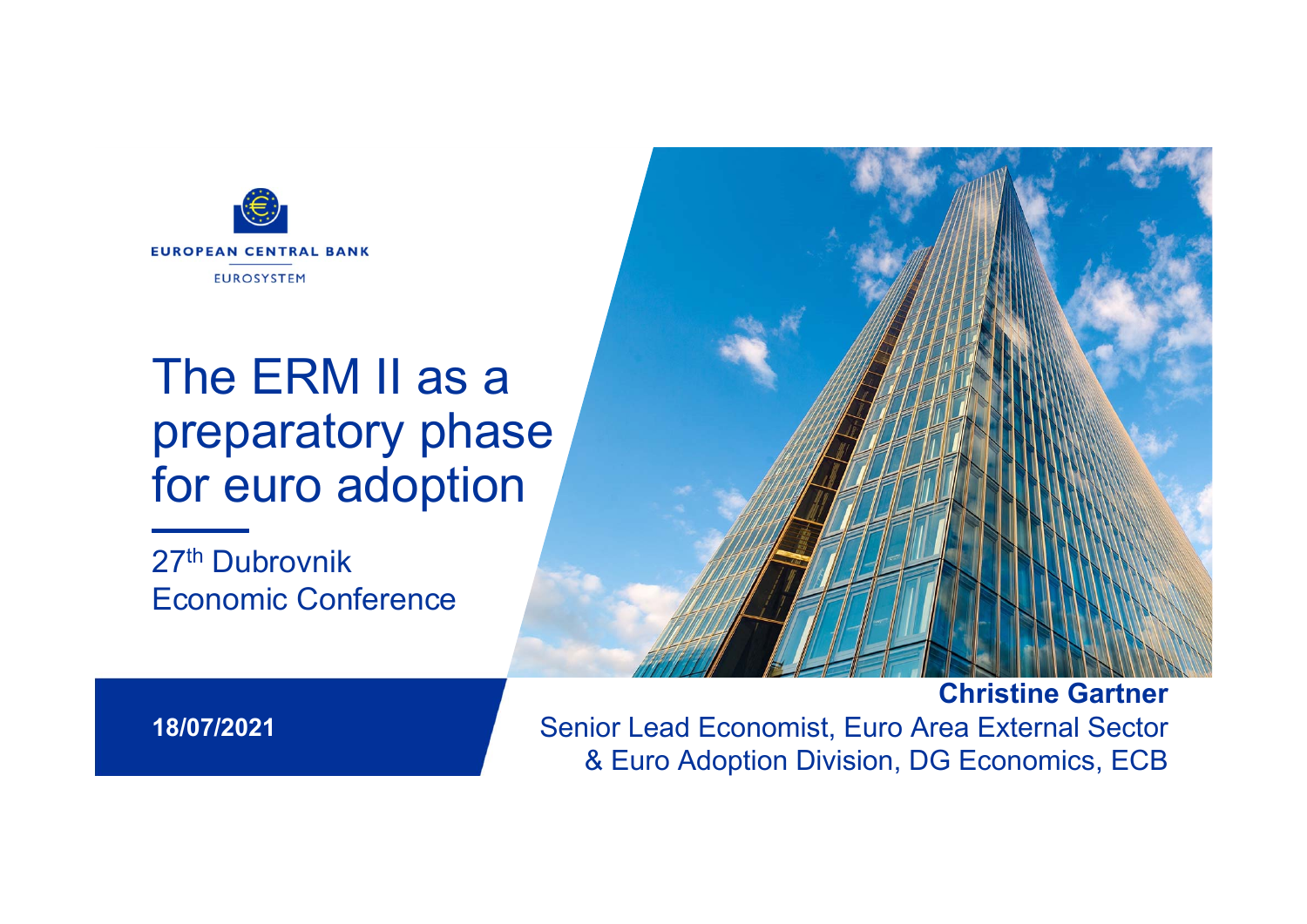*The views expressed in this presentation are solely those of the presenter and do not necessarily reflect those of the European Central Bank.*

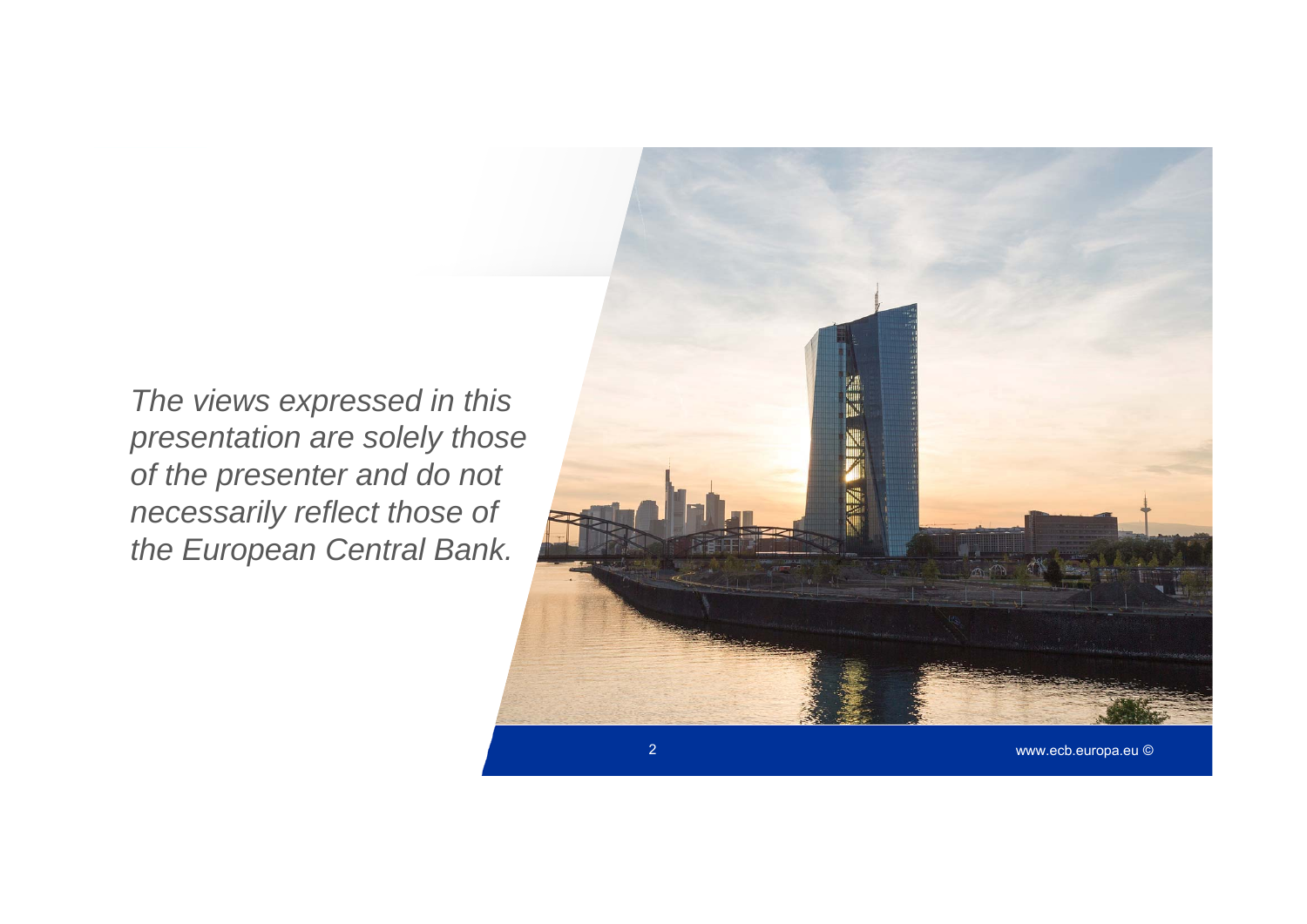#### ERM II membership is a precondition for the eventual adoption of the euro



www.ecb.europa.eu ©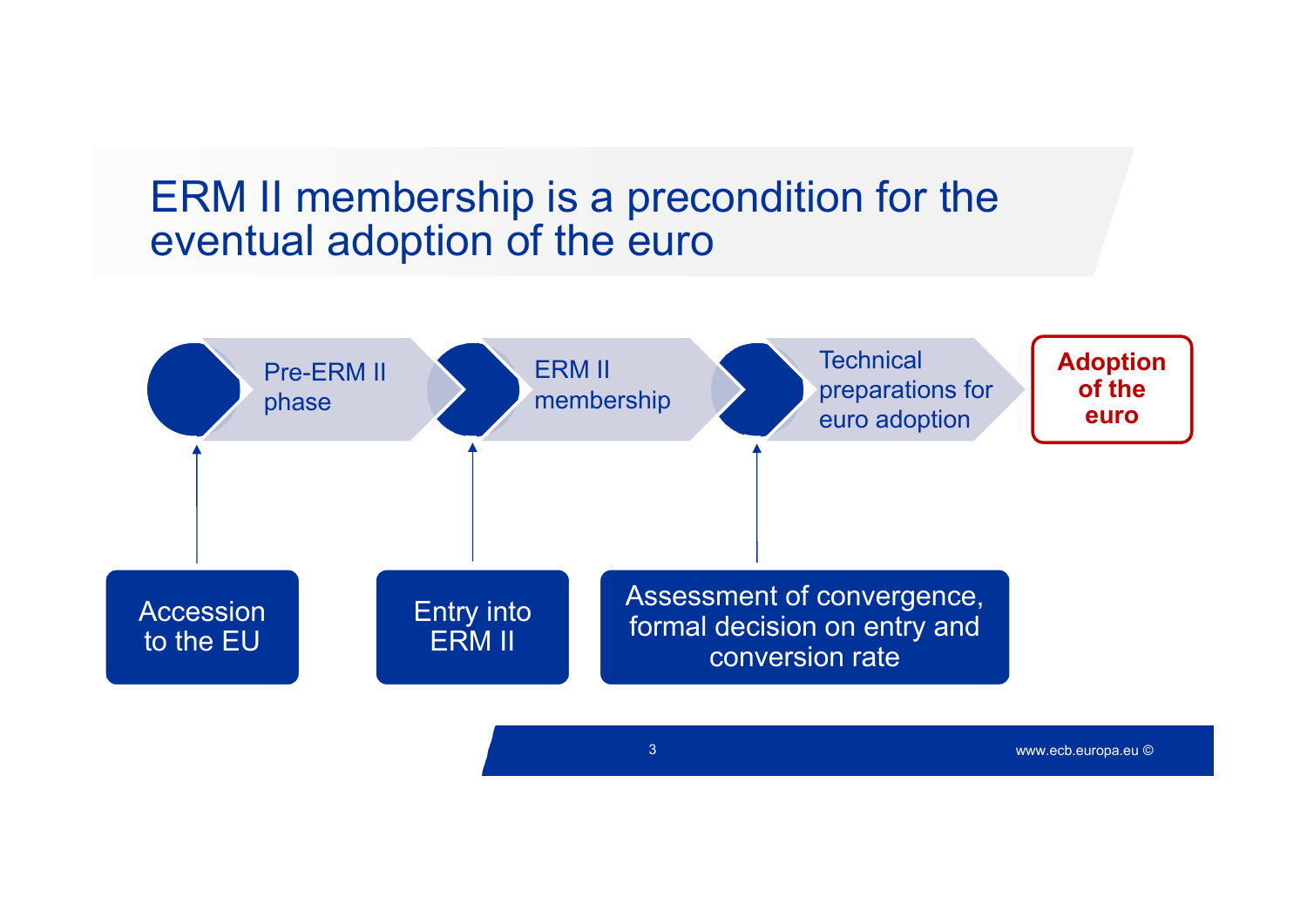### The role of ERM II participation

- • Contributes to the smooth functioning of the Single Market via a regime of stable exchange rates vis-à-vis the euro ("**market test**")
- • Fosters stability-oriented policies consistent with sustainable convergence towards the euro area ("**policy test**")



4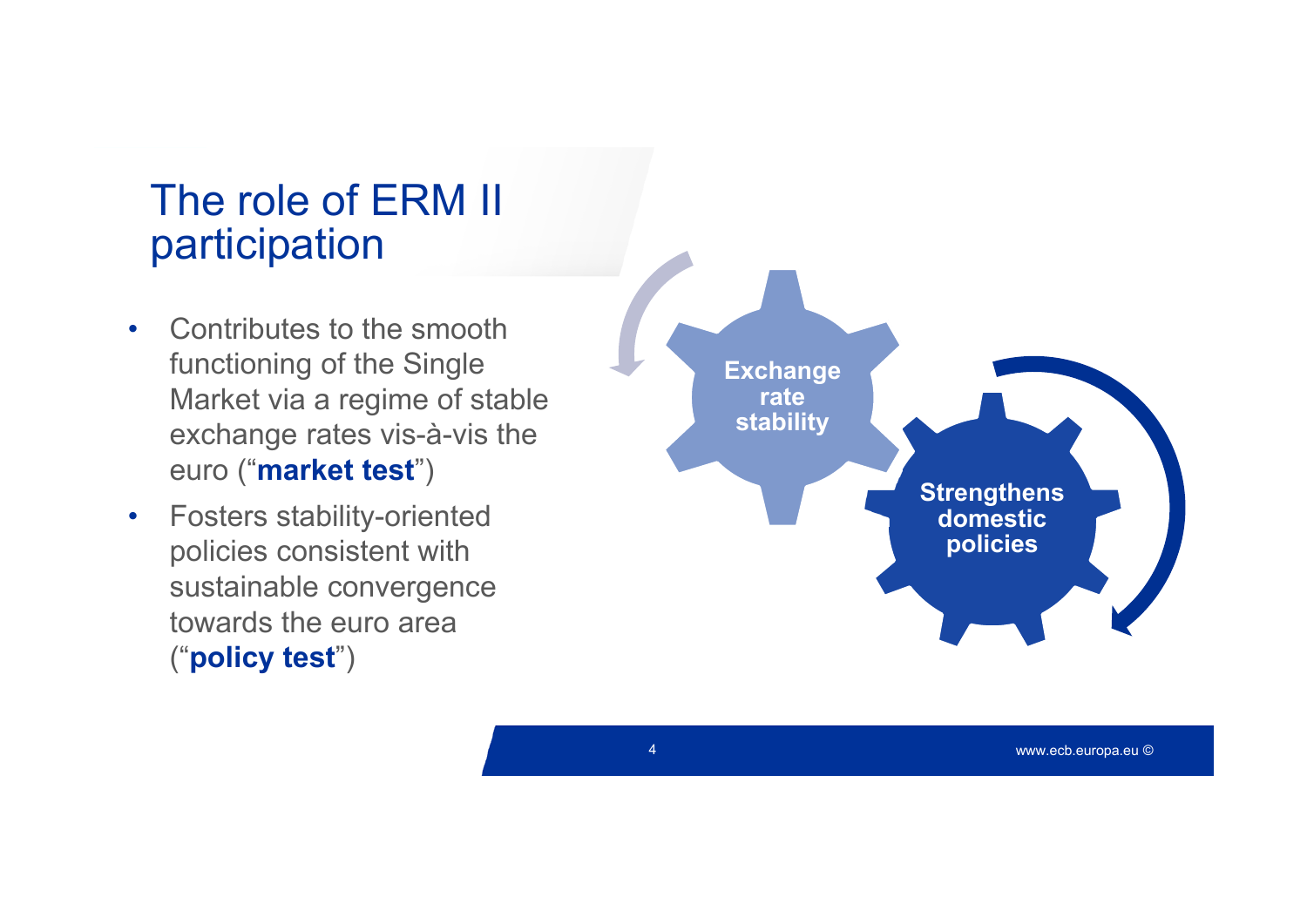## Bulgaria and Croatia approaching ERM II

- •• First time for a country to join since the global financial crisis  $\rightarrow$  more prominent role of an assessment of **longer-term sustainability of euro adoption**
- • First time for a country to join since the start of the European banking union → advisable to enter into **close supervisory cooperation** with the ECB at the same time as joining the ERM II
- •**Country-specific considerations** owing to remaining vulnerabilities

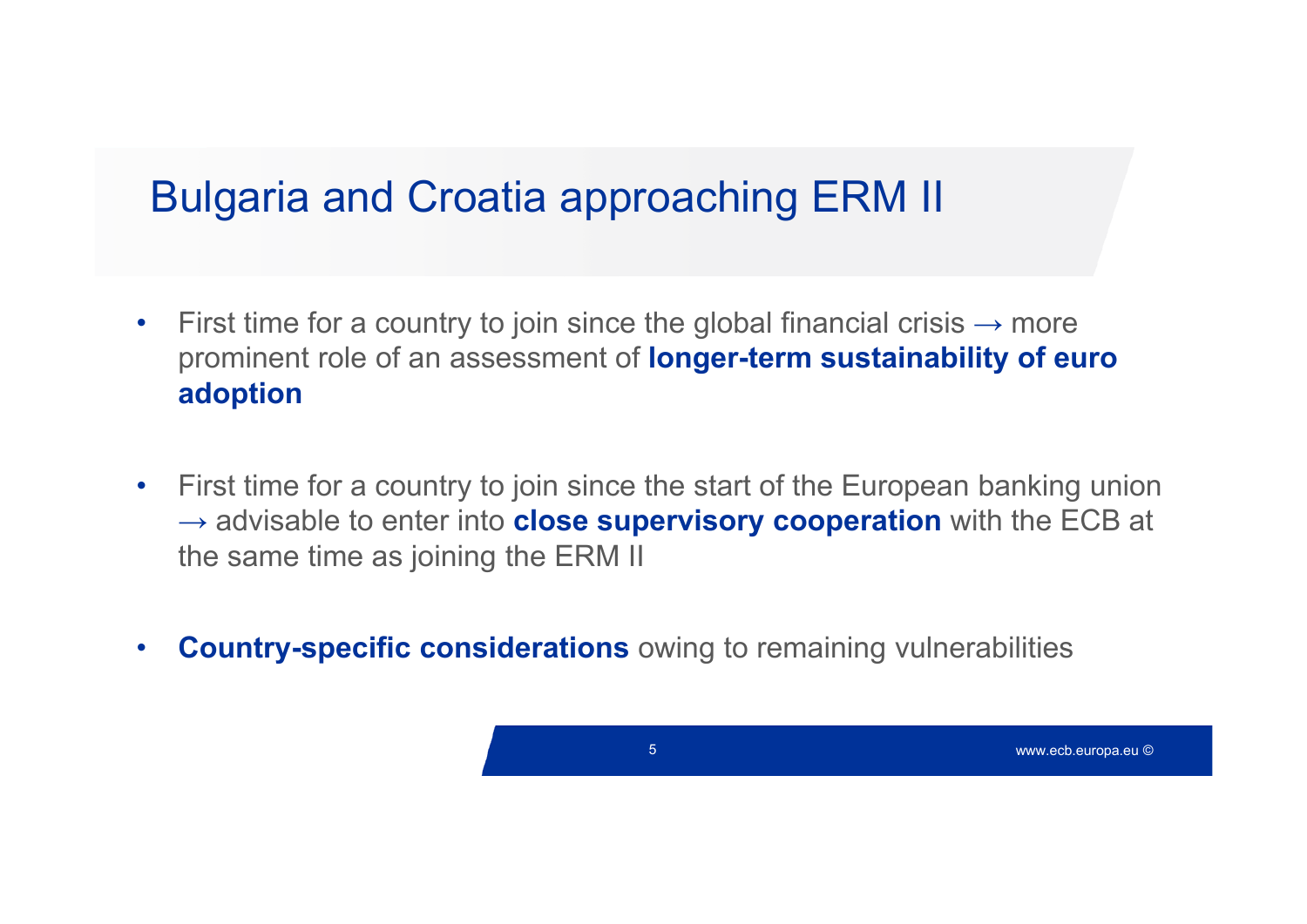## Principles of ERM II participation

- $\bullet$  All EU Member States outside the euro area must be treated **equally** at any given stage of EMU
- $\bullet$  **No preconditions** or new rules can be imposed before a Member State applies for ERM participation
- $\bullet$  Any Member State is **free** to request inclusion of their currency at any time and make its policy commitments
- $\bullet$ ERM II parties free to **not agree** to that Member State's ERM II participation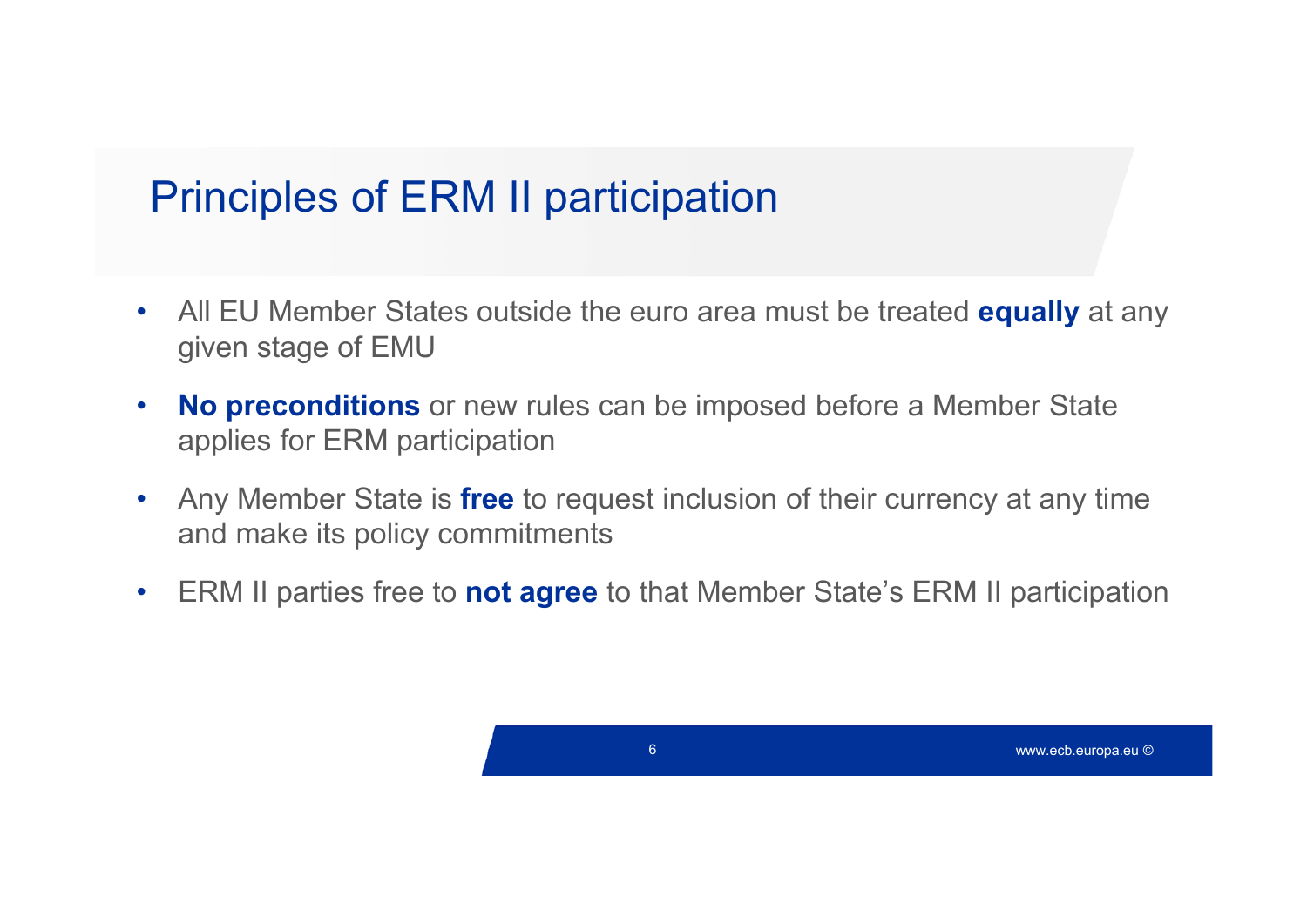#### The experience of Bulgaria and Croatia in the ERM II 1/2

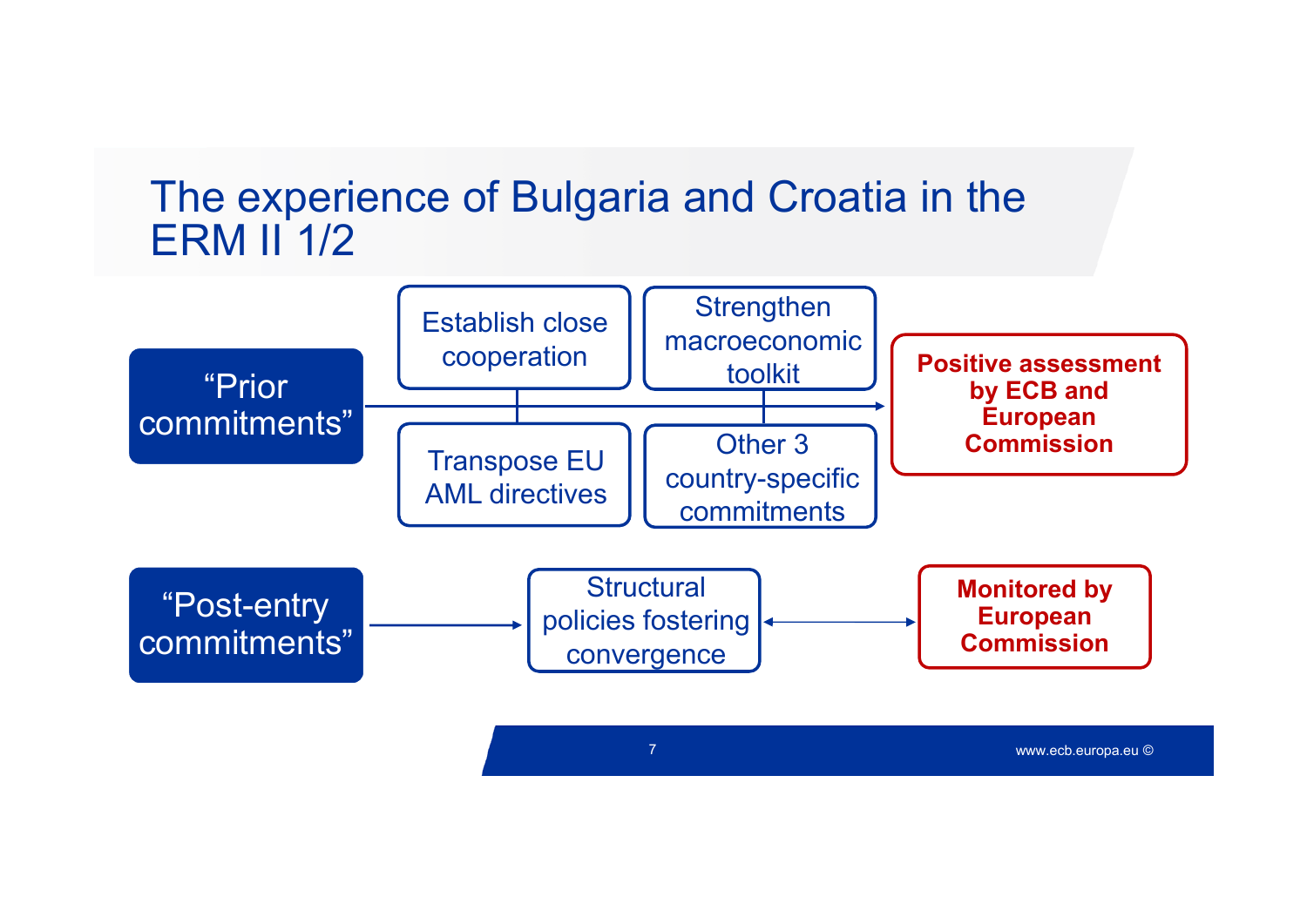#### The experience of Bulgaria and Croatia in the ERM II 2/2

*"Our discussion today recognises the important economic reforms already undertaken by Bulgaria and Croatia, as well as the continued attractiveness of the euro as a tangible symbol of European unity, prosperity and solidarity."*

(Paschal Donohoe, public remarks following the Eurogroup meeting of 17 June 2021)